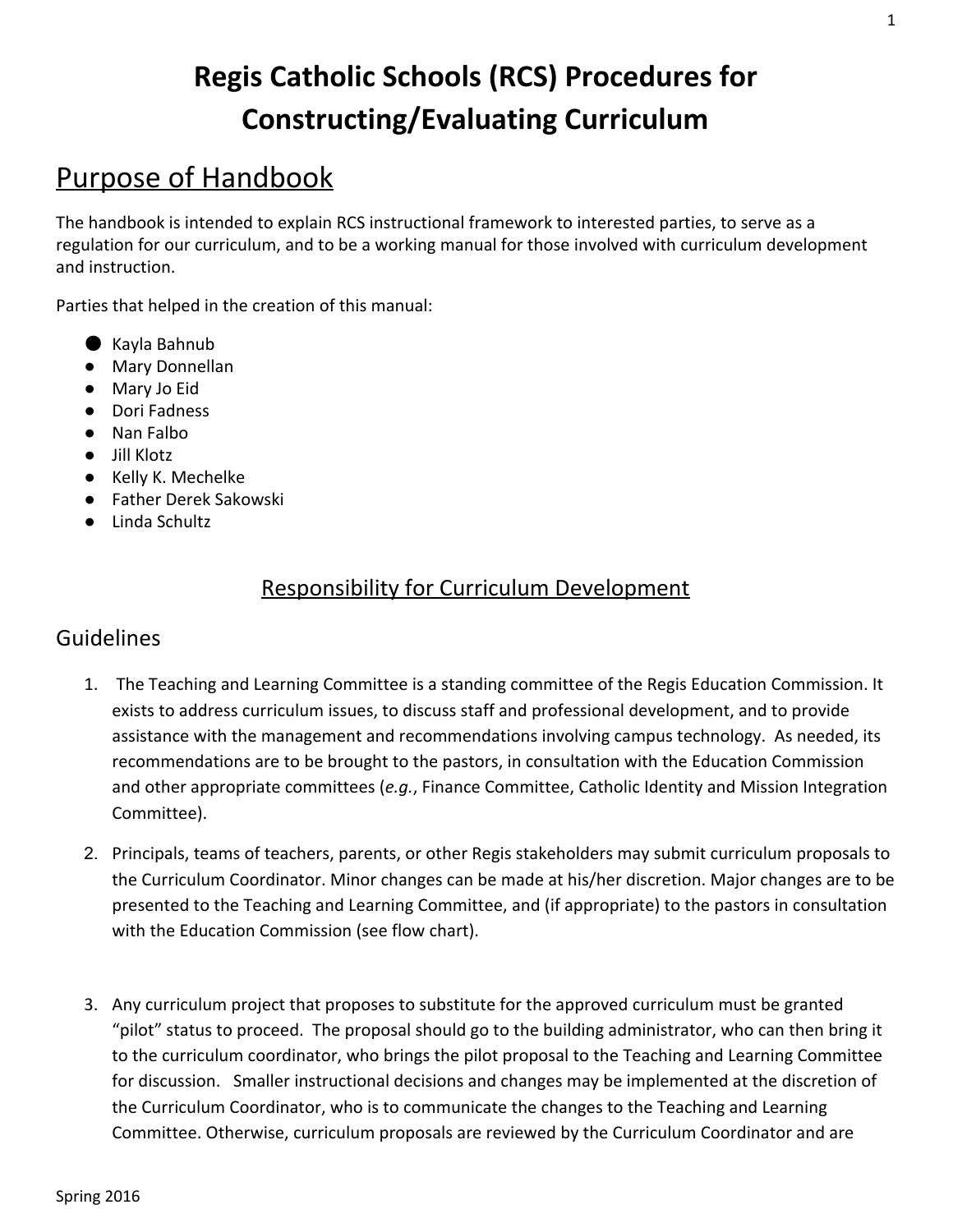subject to approval by the supporting Pastors in consultation with the Education Commission, President, and Administrative team.

#### Teaching and Learning Commission Committee

1. Review the RCS Strategic Plan and major initiatives regarding curriculum. These are the most recent objectives:

Assure curriculum meets standards for Catholic Education

-Challenge students to develop God-given talents

Continuous evaluation of course offerings

Analyze assessments used to collect student performance data (i.e. assessments used; strengths and weaknesses of assessments)

Maximize appropriate use of technology

Address and support staff/professional development

Maintain system accreditation

**Purpose and Role of Subject Area Leadership Teams (SALTs):**SALT groups exist for each of the following areas: Language Arts, Math, Social Studies, Science, Religion, Specialists.

SALTs are responsible for ongoing dialogue related to their subject area. This includes continuous discussions about the effectiveness of the subject area for which they are responsible; monitoring dialogue and research from professional organizations, and other exemplary resources (i.e., Diocese of La Crosse and other Dioceses); and preparation and leadership for a full curriculum review cycle.

When the subject is not on-cycle, the Subject Area Leadership Team is expected to meet at least three times a school year. Topic/tasks include:

- Communicate with teachers working in their subject area and others, as needed.
- Provide updates and notes to the Curriculum Coordinator to be shared with the Regis community and stakeholders.
- Review curriculum and material needs as appropriate.
- Review common assessment instruments. Recommend modifications if needed.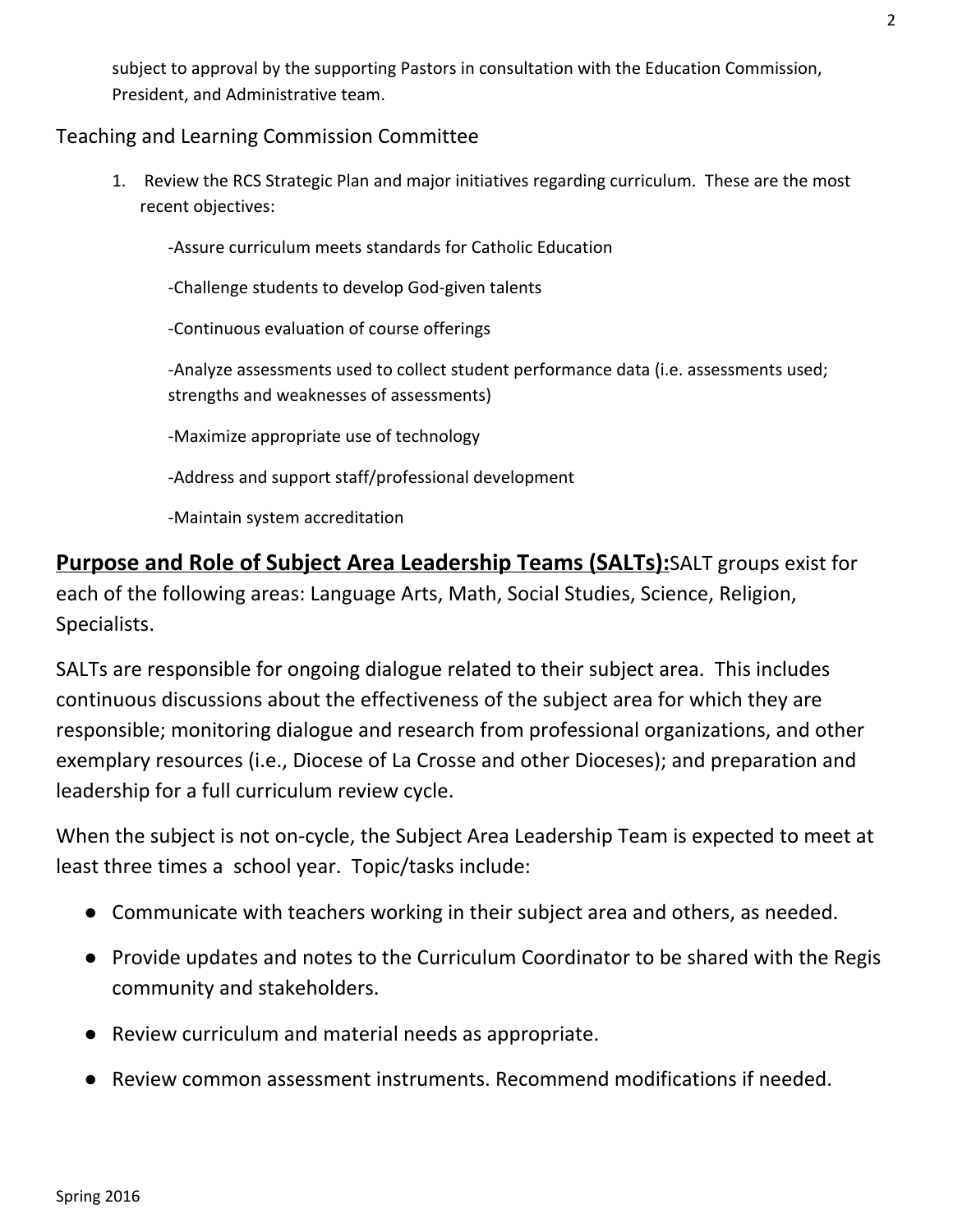- May research and review current issues and best practices related to the subject area (Diocesan, national, state, or professional organization expectations; special education; subject integration; scheduling; etc.).
- Suggest professional development, as appropriate, paying particular attention to instructional practices.
- Prepare for cycle work (full committee membership, including a special education staff member; a smaller committee may be appropriate for limited curriculum review work).
- Provide opportunities to visit classrooms (e.g., other levels, professionals teaching what we are looking at teaching, same grade level, etc.).

When a subject area is on-cycle, the SALT will:

- Communicate with teachers working in their subject area and others, as needed.
- Update the Curriculum Coordinator, who will update the Teaching and Learning Committee, Education Commission, Administrative team, Pastors, and Regis Community/Stakeholders.
- Update staff by email and/or at professional development, with consultation from Curriculum Coordinator.
- Study state-of-the-art practices, best practices, and achievement data (much of which may have been gathered when off-cycle).
- Review expectations to be used (Diocesan, AP, Best Practices, etc.).
- Create consistent course names, numbers, descriptions, and syllabuses for HS classes; create brief course descriptions and information for website by class/grade.
- Review essential questions, scope and sequences, common assessments, and pacing guides if necessary.
- Investigate and recommend instructional materials, including technology and non-textbook alternatives (as appropriate); ensure that materials meet Diocesan expectations (readability, diversity, etc.).
- Assist in the oversight of curriculum implementation.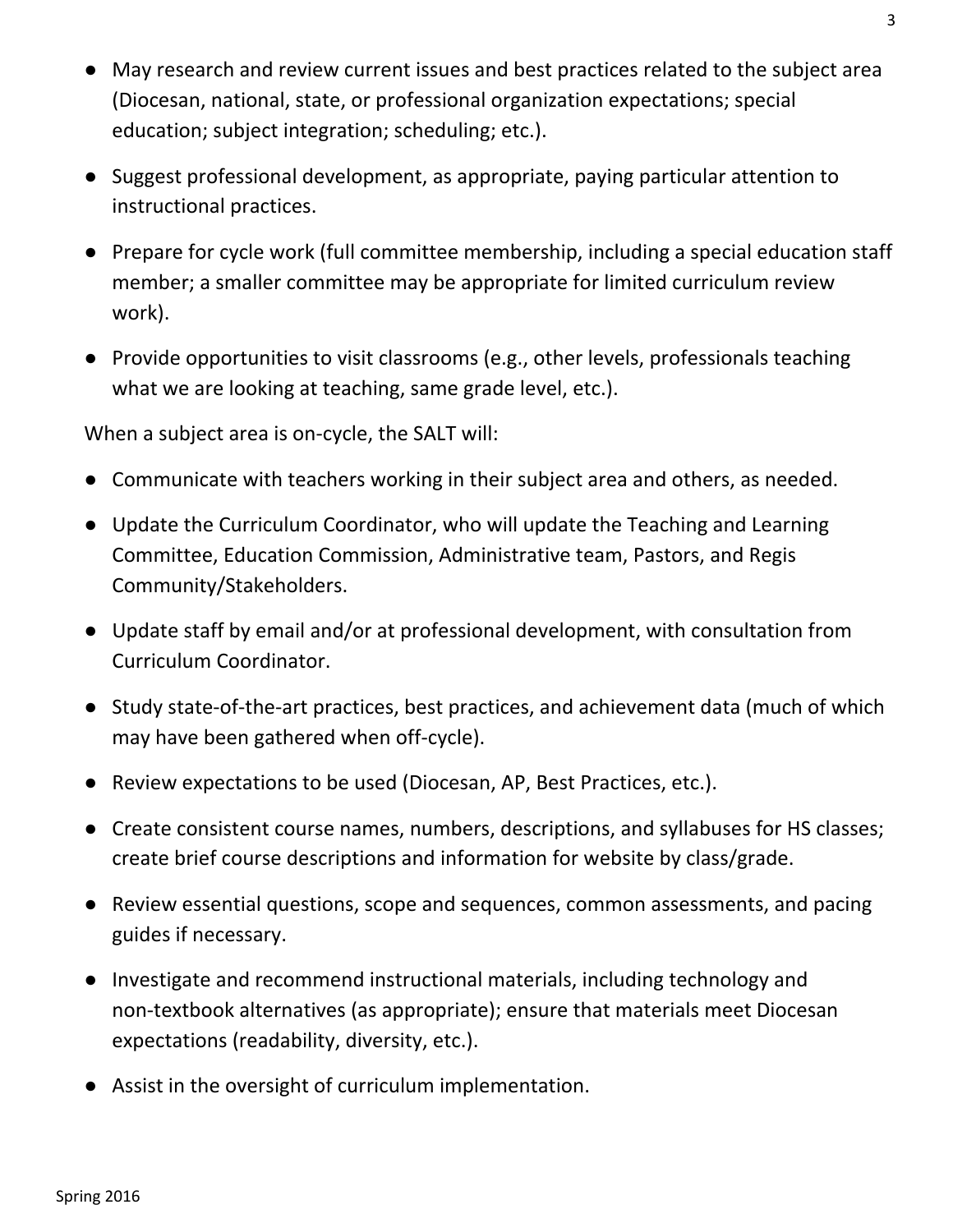# **Seven-Year Curriculum Cycle**

## Led by Subject Area Leadership Team, Monitored by Curriculum Coordinator and Teaching and Learning Committee

| <b>Phase I</b>                                                                                                                                                                                                                                                                                                                                                                                                                                                 | <b>Phase II</b>                                                                                                                                                                                                                                                                                                                                                          | <b>Phase III</b>                                                                                                                                                                                                                       | <b>Phase IV</b>                                                                                                                                                                                                                                                                           | <b>Phase V</b>                                                                                                                                                                                          |
|----------------------------------------------------------------------------------------------------------------------------------------------------------------------------------------------------------------------------------------------------------------------------------------------------------------------------------------------------------------------------------------------------------------------------------------------------------------|--------------------------------------------------------------------------------------------------------------------------------------------------------------------------------------------------------------------------------------------------------------------------------------------------------------------------------------------------------------------------|----------------------------------------------------------------------------------------------------------------------------------------------------------------------------------------------------------------------------------------|-------------------------------------------------------------------------------------------------------------------------------------------------------------------------------------------------------------------------------------------------------------------------------------------|---------------------------------------------------------------------------------------------------------------------------------------------------------------------------------------------------------|
| Organize, Research<br>& Launch                                                                                                                                                                                                                                                                                                                                                                                                                                 | Develop &<br>Recommend                                                                                                                                                                                                                                                                                                                                                   | Professional<br>Development &<br>Assessment                                                                                                                                                                                            | Off-cycle, Full<br>Implementation                                                                                                                                                                                                                                                         | Off-cycle, Prepare<br>for Cycle Review                                                                                                                                                                  |
|                                                                                                                                                                                                                                                                                                                                                                                                                                                                | 1 to 4 Years                                                                                                                                                                                                                                                                                                                                                             |                                                                                                                                                                                                                                        | 3-5 Years                                                                                                                                                                                                                                                                                 | 1+ Years                                                                                                                                                                                                |
| Determine Plan<br>$\bullet$<br>for Review K-12,<br>including<br>statement of<br>best practices<br>Review system<br>$\bullet$<br>achievement<br>data<br>Form full<br>$\bullet$<br>curriculum<br>committee<br>Review/Study<br>$\bullet$<br>state-of-the-art<br>& best practices<br>Establish<br>$\bullet$<br>expectations<br>(standard,<br>benchmarks,<br>grade level<br>objectives, etc.)<br>Communicate to<br>$\bullet$<br>Teaching &<br>Learning<br>Committee | Review scope<br>$\bullet$<br>and sequence<br>Review/design<br>curriculum<br>Review pacing<br>guide and<br>essential<br>questions<br>Investigate and<br>recommend<br>instructional<br>materials<br>(including)<br>technology)<br>Recommend<br>Professional<br>Development<br>plan<br>Review<br>assessment data<br>Communicate to<br>Teaching and<br>Learning<br>Committee | Implement<br>$\bullet$<br>curriculum<br>Lead<br>Professional<br>Development<br>Review pacing<br>guides<br>Review<br>common<br>assessments<br>Review<br>Assessment<br>data<br>Communicate<br>with Teaching<br>and Learning<br>Committee | Use assessment<br>$\bullet$<br>data to drive<br>instructional<br>decisions<br>Refine<br>instruction and<br>assessments<br><b>Assist Curriculum</b><br>Coordinator for<br>Professional<br>Development<br>and/or Data<br>Retreat<br>Communicate to<br>Teaching and<br>Learning<br>Committee | Re-evaluate<br>$\bullet$<br>expectations<br>and<br>membership<br>for SALT<br>Continue<br>$\bullet$<br>on-going data<br>analysis<br>Communicate<br>$\bullet$<br>to Teaching<br>and Learning<br>Committee |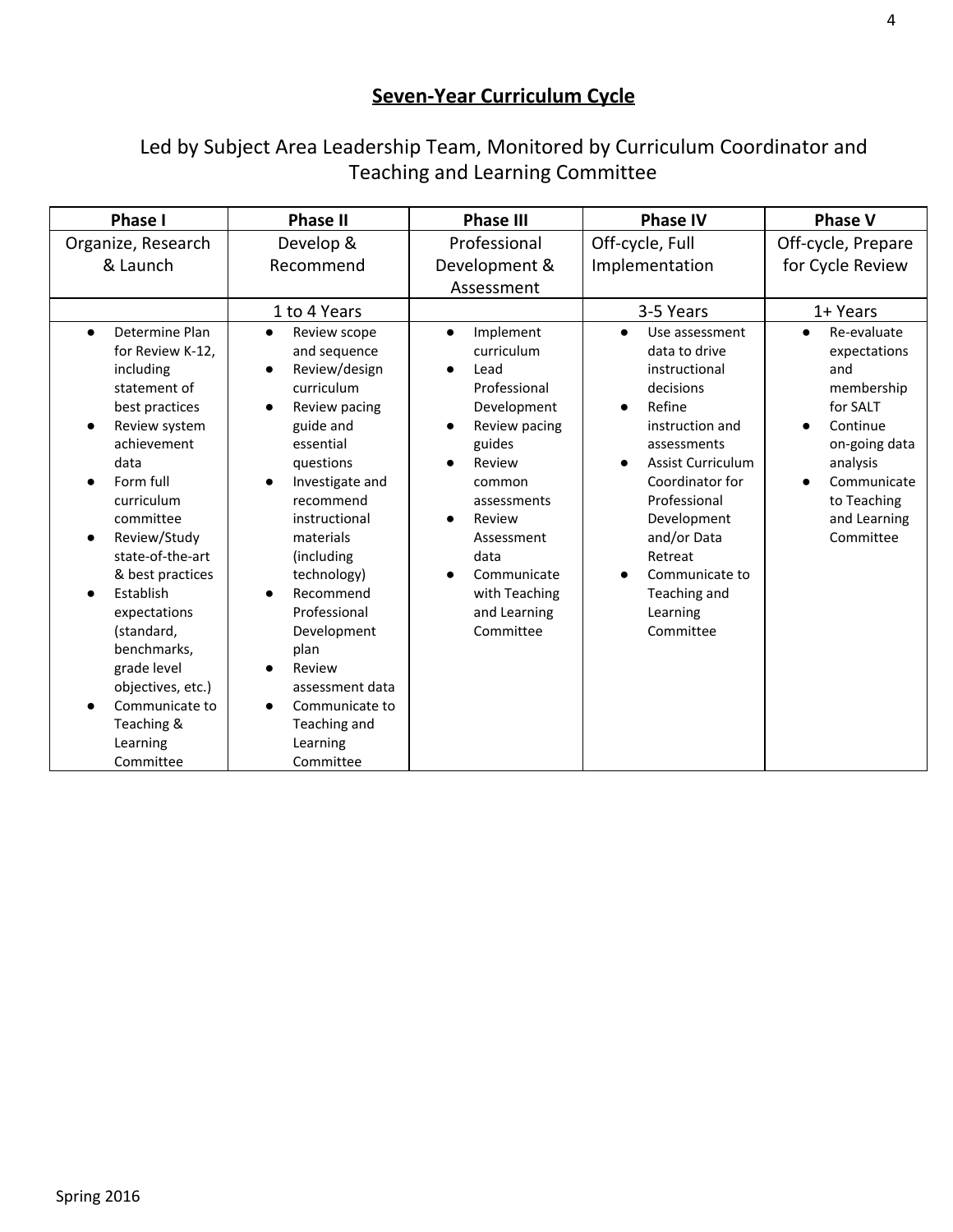

Last Updated May 18, 2016 TALC: Teaching and Learning Committee

Spring 2016